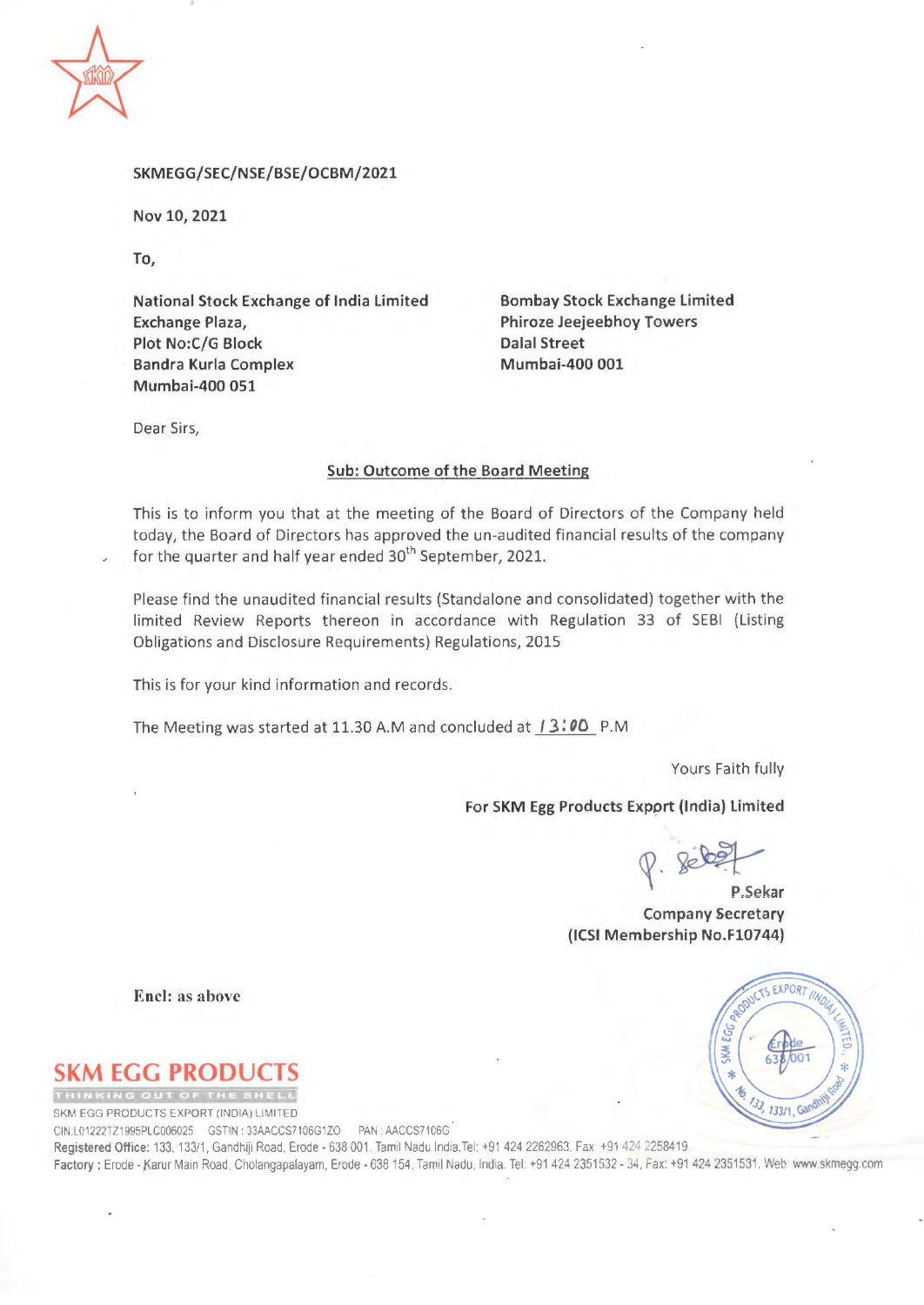SKM EGG PRODUCTS Statement of Unaudited Financial Results for the Quarter and Half year ended 30th September, 2021.

ACT V

|                                                                                      | Standalone                                    |                                                          |                                                                                        |                                                                                           |                                                                                          | Consolidated                                        |                                                  |                                                          |                                                                                           |                                                                                           |                                                                                          |                                                     |
|--------------------------------------------------------------------------------------|-----------------------------------------------|----------------------------------------------------------|----------------------------------------------------------------------------------------|-------------------------------------------------------------------------------------------|------------------------------------------------------------------------------------------|-----------------------------------------------------|--------------------------------------------------|----------------------------------------------------------|-------------------------------------------------------------------------------------------|-------------------------------------------------------------------------------------------|------------------------------------------------------------------------------------------|-----------------------------------------------------|
| <b>PARTICULARS</b>                                                                   | 3 Months ended<br>(30.09.2021)<br>(Unaudited) | Preceding 3<br>Months ended<br>(30.06.2021)<br>(Audited) | Corresponding 3<br>Months ended in<br>the previous year<br>(30.09.2020)<br>(Unaudited) | Year to date<br>figures for the<br>current period<br>ended<br>(30.09.2021)<br>(Unaudited) | Year to date<br>figures for the<br>previous year<br>ended<br>(30.09.2020)<br>(Unaudited) | Previous year<br>ended<br>(31.03.2021)<br>(Audited) | 3 Months<br>ended<br>(30.09.2021)<br>(Unaudited) | Preceding 3<br>Months ended<br>(30.06.2021)<br>(Audited) | Corresponding<br>3 Months ended<br>in the previous<br>year<br>(30.09.2020)<br>(Unaudited) | Year to date<br>figures for the<br>current period<br>ended<br>(30.09.2021)<br>(Unaudited) | Year to date<br>figures for the<br>previous year<br>ended<br>(30.09.2020)<br>(Unaudited) | Previous year<br>ended<br>(31.03.2021)<br>(Audited) |
|                                                                                      |                                               |                                                          |                                                                                        |                                                                                           |                                                                                          |                                                     |                                                  |                                                          |                                                                                           |                                                                                           |                                                                                          |                                                     |
| Other Income                                                                         | 321                                           | 90                                                       | 575                                                                                    | 411                                                                                       | 831                                                                                      | 1,295                                               | 322                                              | 90                                                       | 575                                                                                       | 412                                                                                       | 829                                                                                      | 1,294                                               |
| <b>Total Revenue</b>                                                                 | 6,398                                         | 8,102                                                    | 7,143                                                                                  | 14,500                                                                                    | 13,342                                                                                   | 25,848                                              | 6,802                                            | 8,342                                                    | 7,797                                                                                     | 15,144                                                                                    | 14,362                                                                                   | 28,204                                              |
| Expenses                                                                             |                                               |                                                          |                                                                                        |                                                                                           |                                                                                          |                                                     |                                                  |                                                          |                                                                                           |                                                                                           |                                                                                          |                                                     |
| a) Cost of Material Consumed                                                         | 5,897                                         | 4,779                                                    | 4,364                                                                                  | 10,676                                                                                    | 9,099                                                                                    | 18,188                                              | 5,779                                            | 4,571                                                    | 4,333                                                                                     | 10,350                                                                                    | 9,041                                                                                    | 17,607                                              |
| b) Purchase of stock in trade                                                        |                                               | 58                                                       |                                                                                        | 58                                                                                        |                                                                                          | 232                                                 | 226                                              | 340                                                      | 300                                                                                       | 566                                                                                       | 860                                                                                      | 2,216                                               |
| c) Changes in inventories of finished goods, work-in-progress and stock-in-<br>trade | $-1,233$                                      | 1,470                                                    | 716                                                                                    | 237                                                                                       | 364                                                                                      | $-182$                                              | $-1,081$                                         | 1,420                                                    | 997                                                                                       | 339                                                                                       | 442                                                                                      | 22                                                  |
| d) Employee benefits expenses                                                        | 415                                           | 395                                                      | 376                                                                                    | 810                                                                                       | 752                                                                                      | 1,554                                               | 415                                              | 395                                                      | 376                                                                                       | 809                                                                                       | 752                                                                                      | 1,554                                               |
| e) Finance Costs                                                                     | 74                                            | 73                                                       | 70                                                                                     | 147                                                                                       | 135                                                                                      | 375                                                 | 92                                               | 56                                                       | 74                                                                                        | 148                                                                                       | 143                                                                                      | 386                                                 |
| f) Depreciation expenses                                                             | 248                                           | 211                                                      | 167                                                                                    | 459                                                                                       | 341                                                                                      | 919                                                 | 301                                              | 158                                                      | 167                                                                                       | 459                                                                                       | 341                                                                                      | 920                                                 |
| g) Power and Fuel                                                                    | 328                                           | 185                                                      | 223                                                                                    | 513                                                                                       | 482                                                                                      | 961                                                 | 328                                              | 185                                                      | 223                                                                                       | 513                                                                                       | 482                                                                                      | 961                                                 |
| h)Transport and Forwarding expenses                                                  | 221                                           | 139                                                      | 91                                                                                     | 360                                                                                       | 188                                                                                      | 509                                                 | 253                                              | 164                                                      | 142                                                                                       | 418                                                                                       | 284                                                                                      | 679                                                 |
| i) Other expenses                                                                    | 344                                           | 282                                                      | 374                                                                                    | 626                                                                                       | 712                                                                                      | 1,288                                               | 388                                              | 541                                                      | 392                                                                                       | 929                                                                                       | 772                                                                                      | 1,826                                               |
| <b>Total Expenditure</b>                                                             | 6,294                                         | 7,592                                                    | 6,381                                                                                  | 13,886                                                                                    | 12,074                                                                                   | 23,844                                              | 6,701                                            | 7,831                                                    | 7,005                                                                                     | 14,532                                                                                    | 13,119                                                                                   | 26,171                                              |
| Profit Before Share of Proft/(Loss) of Associates.                                   | 104                                           | 509                                                      | 762                                                                                    | 613                                                                                       | 1,268                                                                                    | 2,004                                               | 101                                              | 511                                                      | 792                                                                                       | 612                                                                                       | 1,243                                                                                    | 2,033                                               |
|                                                                                      |                                               |                                                          |                                                                                        |                                                                                           |                                                                                          |                                                     | $-32$                                            | $\overline{2}$                                           | 32                                                                                        | $-29$                                                                                     | 40                                                                                       | 37                                                  |
| Share of Proft/(Loss) of Associates                                                  |                                               |                                                          |                                                                                        |                                                                                           |                                                                                          |                                                     |                                                  |                                                          |                                                                                           |                                                                                           |                                                                                          |                                                     |
| Profit/(Loss) before exceptional and tax                                             | 104                                           | 509                                                      | 762                                                                                    | 613                                                                                       | 1,268                                                                                    | 2,004                                               | 70                                               | 513                                                      | 825                                                                                       | 583                                                                                       | 1,284                                                                                    | 2,070                                               |
| <b>Exceptional Items</b>                                                             |                                               |                                                          |                                                                                        |                                                                                           |                                                                                          |                                                     |                                                  |                                                          |                                                                                           |                                                                                           |                                                                                          |                                                     |
| Profit/(Loss) before tax                                                             | 104                                           | 509                                                      | 762                                                                                    | 613                                                                                       | 1,268                                                                                    | 2,004                                               | 70                                               | 513                                                      | 825                                                                                       | 583                                                                                       | 1,284                                                                                    | 2,070                                               |
| Tax expense:                                                                         |                                               |                                                          |                                                                                        |                                                                                           |                                                                                          |                                                     |                                                  |                                                          |                                                                                           |                                                                                           |                                                                                          |                                                     |
| (1) Current tax                                                                      | 6                                             | 147                                                      | 234                                                                                    | 153                                                                                       | 387                                                                                      | 549                                                 | 6                                                | 147                                                      | 234                                                                                       | 153                                                                                       | 387                                                                                      | 549                                                 |
| (2) Deferred tax                                                                     | 6                                             | $-5$                                                     | 26                                                                                     |                                                                                           | 11                                                                                       | $-114$                                              | 6                                                |                                                          | 26                                                                                        |                                                                                           | 11                                                                                       | $-114$                                              |
| Profit/(Loss) for the period                                                         | 91                                            | 367                                                      | 502                                                                                    | 459                                                                                       | 870                                                                                      | 1,570                                               | 57                                               | 371                                                      | 565                                                                                       | 428                                                                                       | 885                                                                                      | 1,635                                               |
| Other Comprehensive Income, net of tax                                               |                                               |                                                          | $\sim$                                                                                 |                                                                                           | 0                                                                                        | $\overline{2}$                                      | $-7$                                             | $-16$                                                    | $-5$                                                                                      | $-23$                                                                                     | $-9$                                                                                     |                                                     |
| A. Items that will not be reclassified to profit or loss                             |                                               |                                                          |                                                                                        |                                                                                           |                                                                                          |                                                     |                                                  |                                                          |                                                                                           |                                                                                           |                                                                                          |                                                     |
| i) Remeasurement of Defined Benefit Plans & Others                                   |                                               |                                                          |                                                                                        |                                                                                           |                                                                                          | $\overline{2}$                                      |                                                  |                                                          | $\sim$                                                                                    |                                                                                           |                                                                                          |                                                     |
| ii) translating the financial statements of a foreign operation                      |                                               |                                                          |                                                                                        |                                                                                           |                                                                                          |                                                     | (7)                                              | $-16$                                                    | (5)                                                                                       | (23)                                                                                      | (9)                                                                                      |                                                     |
| iii) Shere in OCI of Associate                                                       |                                               |                                                          |                                                                                        |                                                                                           |                                                                                          |                                                     | $\overline{\phantom{a}}$                         |                                                          |                                                                                           |                                                                                           |                                                                                          |                                                     |
| (iv) Income tax relating to dems that will not be reclassified to profit or loss     |                                               |                                                          |                                                                                        |                                                                                           |                                                                                          |                                                     |                                                  |                                                          |                                                                                           |                                                                                           |                                                                                          | и                                                   |
| B. Items that will be reclassified to profit or loss                                 |                                               |                                                          |                                                                                        |                                                                                           |                                                                                          |                                                     |                                                  |                                                          |                                                                                           |                                                                                           |                                                                                          | $\theta$                                            |
| (ii) Income tax relating to items that will be reclassified to profit or loss        |                                               |                                                          |                                                                                        |                                                                                           |                                                                                          |                                                     |                                                  |                                                          | $\sim$                                                                                    |                                                                                           |                                                                                          |                                                     |
| Total Comprehensive Income for the Period                                            | 91                                            | 367                                                      | 502                                                                                    | 459                                                                                       | 870                                                                                      | 1,571                                               | 50                                               | 355                                                      | 559                                                                                       | 405                                                                                       | 876                                                                                      | 1,637                                               |
| Net Profit attributable to:                                                          |                                               |                                                          |                                                                                        |                                                                                           |                                                                                          |                                                     |                                                  |                                                          |                                                                                           |                                                                                           | 889                                                                                      |                                                     |
| (i) Owners of the Company                                                            |                                               |                                                          |                                                                                        |                                                                                           |                                                                                          |                                                     | 57                                               | 371                                                      | 560<br>5                                                                                  | 428<br>(0)                                                                                | (4)                                                                                      | 1,631                                               |
| (ii) Non controlling Interest                                                        |                                               |                                                          |                                                                                        |                                                                                           |                                                                                          |                                                     | (0)                                              |                                                          |                                                                                           |                                                                                           |                                                                                          |                                                     |
| Other Comprehensive Income attributable to:<br>(i) Owners of the Company             |                                               |                                                          |                                                                                        |                                                                                           |                                                                                          |                                                     | (6)                                              | -14                                                      | (4)                                                                                       | (20)                                                                                      | (8)                                                                                      | $\overline{2}$                                      |
| (ii) Non controlling Interest                                                        |                                               |                                                          |                                                                                        |                                                                                           |                                                                                          |                                                     | (1)                                              | $-2$                                                     | (1)                                                                                       | (3)                                                                                       | (1)                                                                                      | (0)                                                 |
| Total Comprehensive Income attributable to:                                          |                                               |                                                          |                                                                                        |                                                                                           |                                                                                          |                                                     |                                                  |                                                          |                                                                                           |                                                                                           |                                                                                          |                                                     |
| (i) Owners of the Company                                                            |                                               |                                                          |                                                                                        |                                                                                           |                                                                                          |                                                     | 52                                               | 357                                                      | 556                                                                                       | 409                                                                                       | 881                                                                                      | 1,633                                               |
| (ii) Non controlling Interest                                                        |                                               |                                                          |                                                                                        |                                                                                           |                                                                                          |                                                     | (1)                                              | (2)                                                      |                                                                                           | (4)                                                                                       | (9)                                                                                      |                                                     |
| Paid-up equity share capital (Rs.10/-each)                                           | 2,633                                         | 2,633                                                    | 2,633                                                                                  | 2,633                                                                                     | 2,633                                                                                    | 2,633                                               | 2,633                                            | 2,633                                                    | 2,633                                                                                     | 2,633                                                                                     | 2,633                                                                                    | 2,633                                               |
| Earnings per equity share (*not annualised):                                         |                                               |                                                          |                                                                                        |                                                                                           |                                                                                          |                                                     |                                                  |                                                          |                                                                                           |                                                                                           |                                                                                          |                                                     |
| (1) Basic                                                                            | 0.35                                          | 1.39                                                     | 1.91                                                                                   | 1.74                                                                                      | 3.30                                                                                     | 5.96                                                | 0.22                                             | 1.41                                                     | 2.13                                                                                      | 1.63                                                                                      | 3.38                                                                                     | 6.19                                                |
| (2) Diluted                                                                          | 0.35                                          | 1.39                                                     | 1.91                                                                                   | 1.74                                                                                      | 3.30                                                                                     | 5.96                                                | 0.22                                             | 1.41                                                     | 2.13                                                                                      | 1.63                                                                                      | 3.38                                                                                     | 6.19                                                |
| See accompanying notes to the financial results                                      |                                               |                                                          |                                                                                        |                                                                                           |                                                                                          |                                                     |                                                  |                                                          |                                                                                           |                                                                                           |                                                                                          |                                                     |

TS EXPORT

Erode<br>638 001

733, 133/1, Gan

亳

E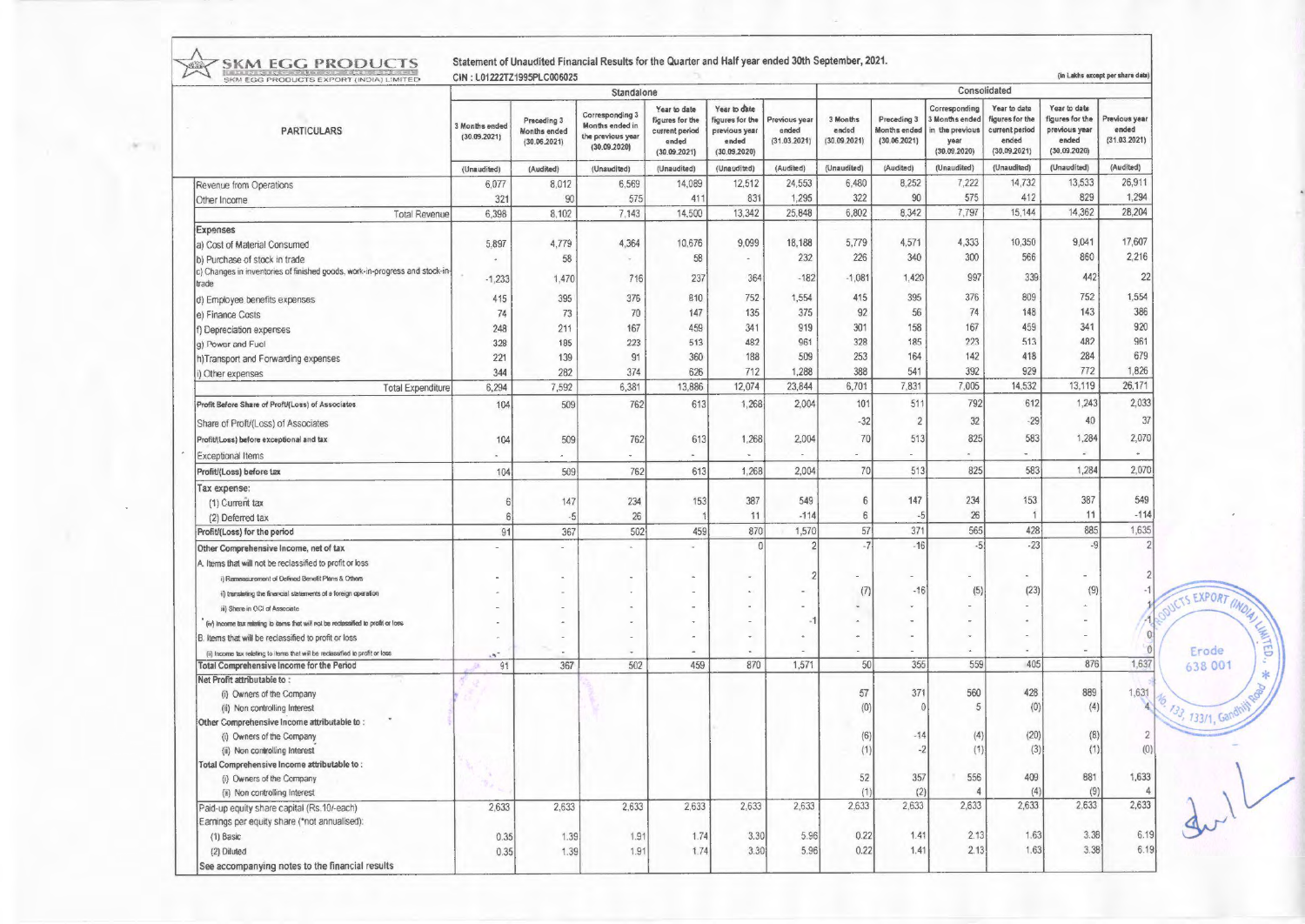|                                                | Standalone |            | Consolidated |            |  |
|------------------------------------------------|------------|------------|--------------|------------|--|
| Standalone / Consolidated Unaudited Statements | Unaudited  | Audited    | Unaudited    | Audited    |  |
| of Assets and Liabilities                      | 30-09-2021 | 31-03-2021 | 30-09-2021   | 31-03-2021 |  |
| <b>Assets</b>                                  | (in Lacs)  | (in Lacs)  | (in Lacs)    | (in Lacs)  |  |
| Non-current assets<br>(1)                      |            |            |              |            |  |
| (a) Property, Plant and Equipment              | 7,009      | 6,938      | 7.010        | 6,940      |  |
| (b) Capital work-in-progress                   | 508        | 227        | 508          | 227        |  |
| (c) Financial Assets                           |            |            |              |            |  |
| (i) Investments                                | 127        | 127        | 17           | 47         |  |
| (ii) Loans                                     | 339        | 259        | 339          | 259        |  |
| (2)<br><b>Current assets</b>                   |            |            |              |            |  |
| (a) Inventories                                | 8,225      | 7,787      | 8,289        | 7,956      |  |
| (b) Financial Assets                           |            |            |              |            |  |
| (i) Investments                                | 2.361      | 1,530      | 2,361        | 1,530      |  |
| (ii) Trade receivables                         | 1,367      | 1,207      | 1,766        | 1,635      |  |
| (iii) Cash and cash equivalents                | 767        | 1,044      | 819          | 1,068      |  |
| (iv) Bank balances other than (iii) above      | 51         | 51         | 51           | 51         |  |
| (v) Loans                                      | 231        | 775        | 239          | 869        |  |
| (c) Other current assets                       | 387        | 368        | 404          | 379        |  |
|                                                |            |            |              |            |  |
| <b>Total Assets</b>                            | 21,371     | 20,313     | 21,804       | 20,960     |  |
| <b>EQUITY AND LIABILITIES</b>                  |            |            |              |            |  |
| Equity                                         |            |            |              |            |  |
| (a) Equity Share capital                       | 2,633      | 2,633      | 2,633        | 2,633      |  |
| (b) Other Equity                               | 9,082      | 8,624      | 9,237        | 8,828      |  |
| <b>LIABILITIES</b>                             |            |            |              |            |  |
| Non-current liabilities<br>(1)                 |            |            |              |            |  |
| (a) Financial Liabilities                      |            |            |              |            |  |
| (i) Borrowings                                 | 455        | 147        | 455          | 147        |  |
| (ii) Other financial liabilities - Non current | 585        | 714        | 585          | 714        |  |
| (b) Provisions                                 | 22         | 43         | 22           | 43         |  |
| (c) Deferred tax liabilities (Net)             | 544        | 543        | 544          | 543        |  |
| (d) Minority Interest                          |            |            | 47           | 50         |  |
| <b>Current liabilities</b><br>(2)              |            |            |              |            |  |
| (a) Financial Liabilities                      |            |            |              |            |  |
| (i) Borrowings                                 | 5,514      | 5,260      | 5,514        | 5,317      |  |
| (ii) Trade payables                            | 1,641      | 1,441      | 1,804        | 1,770      |  |
| (iii) Other financial liabilities              | 453        | 369        | 453          | 369        |  |
| (b) Other current liabilities                  | 294        | 329        | :364         | 329        |  |
| (c) Provisions                                 | 147        | 210        | 147          | 216        |  |
| <b>Translation Reserve</b>                     |            |            |              |            |  |
| <b>Total Equity and Liabilities</b>            | 21,371     | 20,313     | 21,804       | 20,960     |  |
|                                                |            |            |              |            |  |
|                                                |            |            |              |            |  |

Notes:

1. The above results have been reviewed by the Audit Committee and taken on record by the Board or Directors at their meeting held on 10.11.2021 and the Statutory auditors of the Company have conducted a "Limited Review· of the above financial results for the quarter ended 30th September

2. The Company's main business 1s "Manufacturing of Egg Powder" Hence, there are no reportable segments as required by Ind AS 108 · Operating **Segments** 

3. Figures for the previous periods are re-classified / re-arranged / re-grouped wherever necessary to make them comparable with those of current period.

4 There are no impairment of assets as per Indian Accounting Standard "Impairment of Assets'' (Ind AS• 36).

Place : Erode Date : 10111/2021



By Order of the Board

SKM SHREE SHIVKUMAR **MANAGING** DIRECTOR.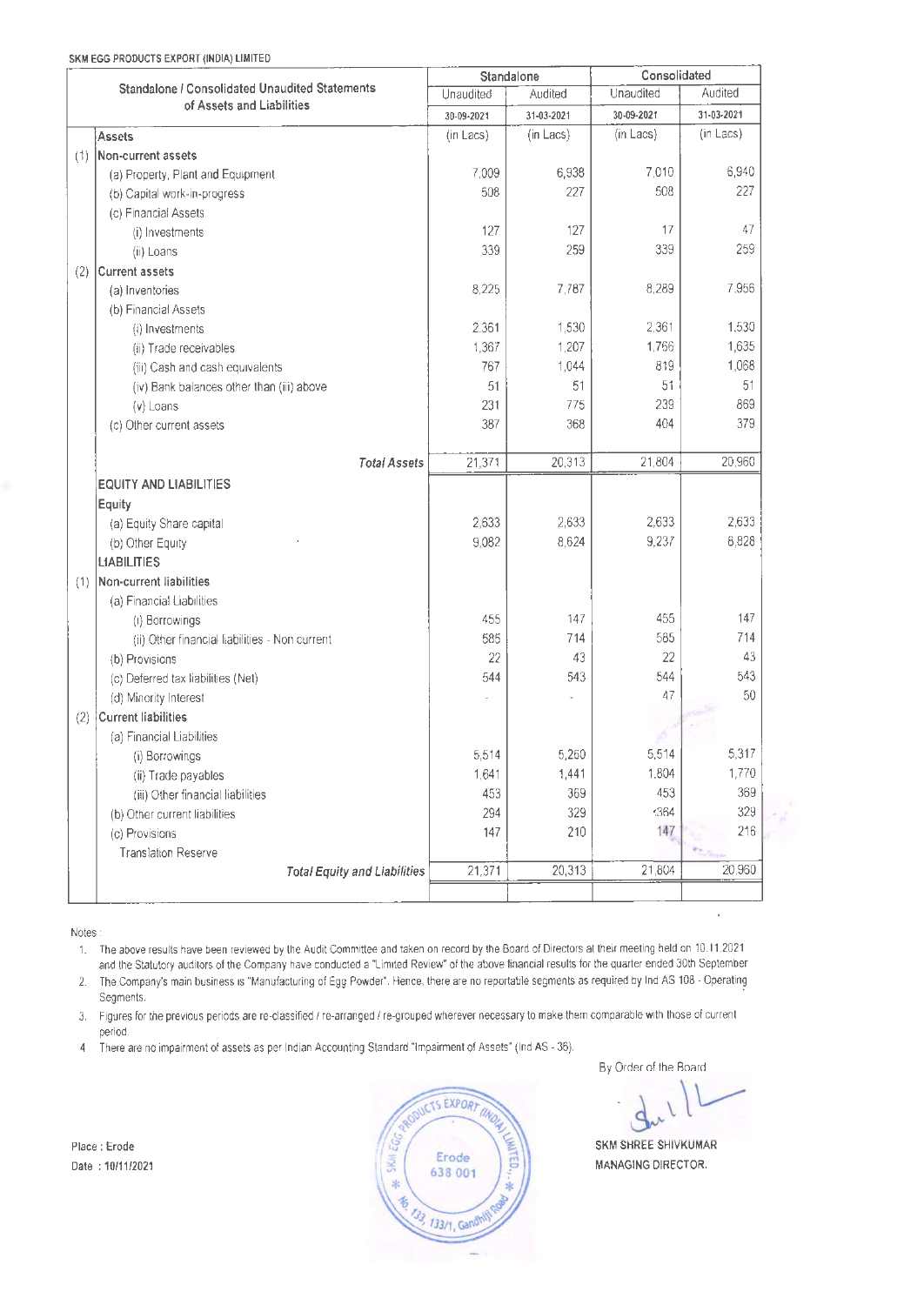### SKM EGG PRODUCTS EXPORT **(INDIA)** LIMITED

Cash flow statement for the period from 1st April, 2021 to 30th September, 2021

|                                                           | Standalone                                     |            | Consolidated               |            |  |
|-----------------------------------------------------------|------------------------------------------------|------------|----------------------------|------------|--|
| Particulars                                               | Unaudited                                      | Audited    | Unaudited                  | Audited    |  |
|                                                           | 30-09-2021                                     | 31-03-2021 | 30-09-2021                 | 31-03-2021 |  |
| CASH FLOW FROM OPERATING ACTIVITIES:                      |                                                |            |                            |            |  |
| Net Profit Before Tax as per Statement of Profit and Loss | 613                                            | 2,004      | 583                        | 2,070      |  |
| Adjusted for:                                             |                                                |            |                            |            |  |
| Depreciation                                              | 459                                            | 919        | 459                        | 920        |  |
| <b>Financial Cost</b>                                     | 147                                            | 375        | 148                        | 386        |  |
| (Profit) / Loss on Sale of Assets                         |                                                | 31         |                            | 31         |  |
| (Profit) / Loss on Sale of Investments                    |                                                | (12)       |                            | (12)       |  |
| Unrealised (Gain) / Loss on Investments                   | (51)                                           | (19)       | (51)                       | (19)       |  |
| Share of (Profit) / Loss of Associate                     |                                                |            | 29                         | (37)       |  |
| Interest income                                           | (17)                                           | (84)       | (17)                       | (84)       |  |
| Operating profit before Working capital changes           | 1,151                                          | 3,216      | 1,151                      | 3,256      |  |
| Adjusted for:                                             |                                                |            |                            |            |  |
| Trade & Other Receivables                                 | 285                                            | 180        | 393                        | 796        |  |
| Inventories                                               | (438)                                          | (746)      | (333)                      | (428)      |  |
| Trade & Other Payables                                    | 144                                            | 213        | 18                         | (501)      |  |
| <b>Cash Generated from Operations</b>                     | 1,142                                          | 2,862      | 1,229                      | 3,123      |  |
| Taxes Paid (Net)                                          | (154)                                          | (549)      | (154)                      | (549)      |  |
| Net Cash from / (used in) Operating Activities - A        | 988                                            | 2,314      | 1,075                      | 2,574      |  |
|                                                           |                                                |            |                            |            |  |
| <b>CASH FLOW FROM INVESTING ACTIVITIES:</b>               |                                                |            |                            |            |  |
| Purchase of Fixed Assets                                  | (810)                                          | (305)      | (810)                      | (307)      |  |
| Purchase of Current Investments                           | (780)                                          | (2, 245)   | (780)                      | (2, 245)   |  |
| Sale of Current Investments                               |                                                | 745        |                            | 745        |  |
| Sale of Fixed Assets                                      |                                                | 22         |                            | 22         |  |
| Interest income                                           | 17                                             | 84         | 17                         | 84         |  |
| Net Cash from / (used in) Investing Activities - B        | (1, 573)                                       | (1,699)    | (1, 573)                   | (1,701)    |  |
|                                                           |                                                |            |                            |            |  |
| <b>CASH FLOW FROM FINANCING ACTIVITIES:</b>               |                                                |            |                            |            |  |
| Long Term Borrowings                                      | 308                                            | (111)      | 308                        | (279)      |  |
| Financial Cost (excluding Interest on lease Liability)    | (113)                                          | (294)      | (114)                      | (304)      |  |
| Lease Liability paid                                      | (141)                                          | (271)      | (141)                      | (271)      |  |
| Dividend paid                                             |                                                | (132)      |                            | (132)      |  |
| Net Cash Flow from / (used in) Financing Activities - C   | 53                                             | (807)      | 52                         | (986)      |  |
| Net Increase / (Decrease) in Cash and Cash equivalents    | (532)                                          | (193)      | (446)                      | (113)      |  |
| Opening Cash & Cash Equivalents                           | (4, 164)                                       | (3,972)    | (4, 198)                   | (4,085)    |  |
| Closing Cash & Cash Equivalents                           | (4,696)                                        | (4, 164)   | (4,644)                    | (4, 198)   |  |
|                                                           | Erode<br>Erode<br>Erode<br>S. Erode<br>638 001 |            | By Order of the Board      |            |  |
|                                                           |                                                | $*$        |                            |            |  |
| 冰<br>Place : Erode                                        |                                                | Ø,         | <b>SKM SHREE SHIVKUMAR</b> |            |  |

Date : 10.11.2021



**MAG** 

 $\overline{a}$ 

**MANAGING** DIRECTOR.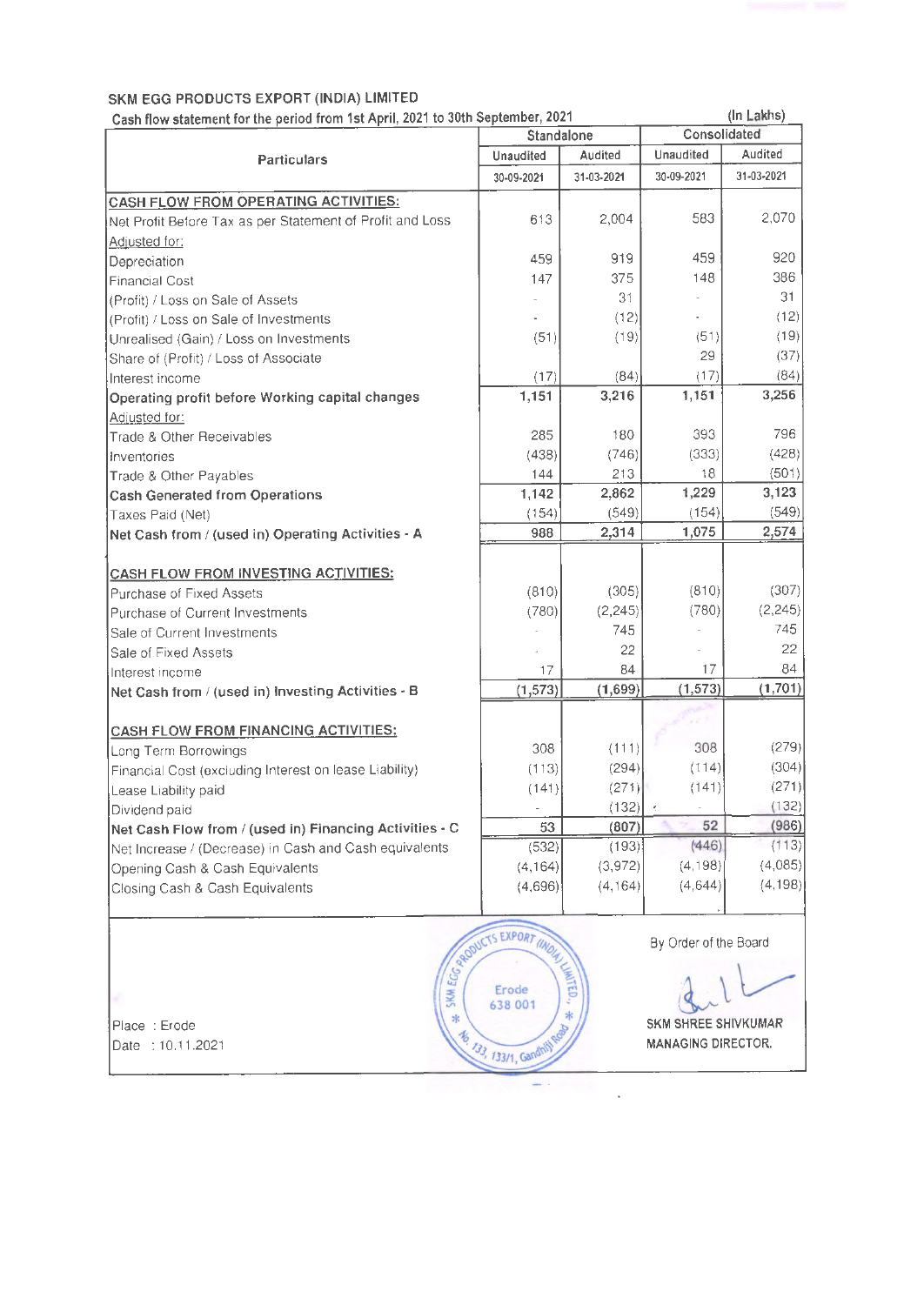# **CA.N.PRASANNA VENKATESAN** B.Com., FCA.,

CHARTERED ACCOUNTANT

No.302(D), Indian Nagar - 9th Street. 46 Pudhur **Post,** Erode - 6J8 002.



Phone: 98945 88765 E-mail: nprasannavenkatesanca@gmail.com

### **Independent Auditor's Limited Review report on review of standalone unaudited quarterly financial results**

To

The Board of Directors

SKM Egg Products Export (India) Limited

We have reviewed the accompanying statement of unaudited standalone financial results of **M/s.SKM Egg Products Export (India) Limited ("the Company'')** for the period ended **30°<sup>1</sup>** September, 2021. This statement is the responsibility of the Company's Management and has been approved by the Board of Directors. Our responsibility is to issue a report on these financial statements based on our review.

We conducted our review of the Statement in accordance with the Standard on Review Engagements (SRE) 2410 "Review of Interim Financial Information Performed by the Independent Auditor of the Entity", issued by the Institute of Chartered Accountants of India. This standard requires that we plan and perform the review to obtain moderate assurance as to whether the financial statements are free of material misstatement. A review is limited primarily to inquiries of company personnel and analytical procedures applied to financial data and thus provide less assurance than an audit. We have not performed an audit and accordingly, we do not express an audit opinion.

Based on our review conducted as above, nothing has come to our attention that causes us to believe that the accompanying statement of unaudited standalone financial results prepared in accordance with applicable accounting standards i.e. Indian Accounting Standards ('Ind AS') prescribed under Section 133 of the Companies Act, 2013 and other recognized accounting practices and policies has not disclosed the information required to be disclosed in terms of Regulation 33 of the SEBI (Listing Obligations and Disclosure Requirements) Regulations, 2015 including the manner in which it is to be disclosed, or that it contains any material misstatement.

Place : Erode Date : 10-11-2021

 $N \cdot P$ rasanna Venkaters N.Prasanna Venkatesan. Chartered Accountant, Membership No: 235530



**UDIN: 21235530AAAADP4324**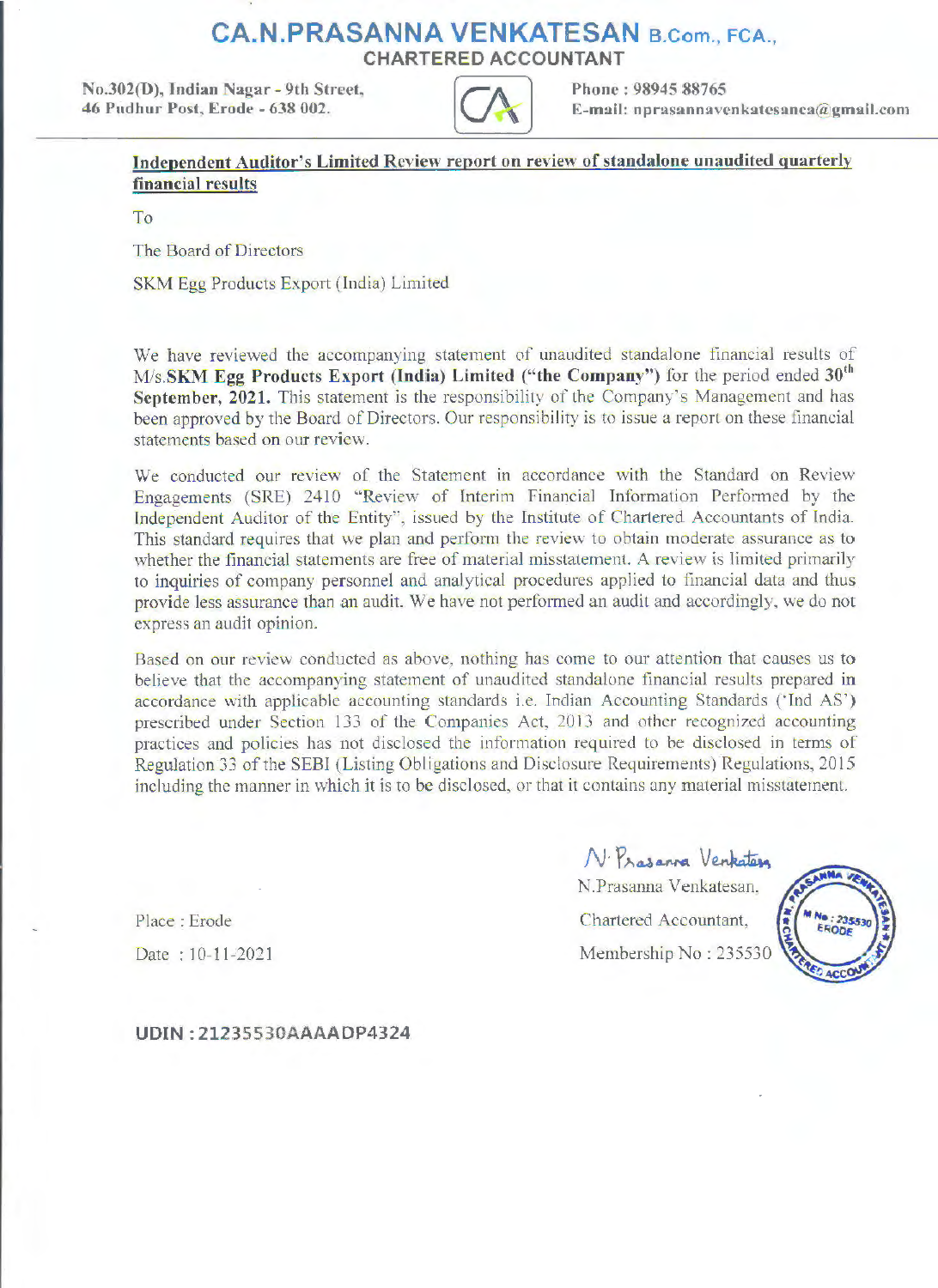# **CA.N.PRASANNA VENKATESAN B.Com., FCA., CHARTERED ACCOUNTANT**

**No.302(D), Indian Nagar - 9th Street. Phone : 98945 88765 46 Pudhur Post, Erode - 638 002.** 



E-mail: nprasannavenkatesanca@gmail.com

Independent Auditor's Review Report on consolidated unaudited quarterly and year to date financial results of the Company Pursuant to the Regulation 33 of the SEBI (Listing Obligations and Disclosure Requirements) Regulations. 2015

To

The Board of Directors

SKM Egg Products Export (India) Limited

- 1. We have reviewed the accompanying statement of consolidated unaudited financial results of **M/s.SKM Egg Products Export (India) Limited** ('"the Parent") and its subsidiaries (the Parent and its subsidiaries together referred to as "the Group") and its share of the net profit/(loss) after tax and total comprehensive income / loss of its associate for the quarter and half year ended 30<sup>th</sup> September 2021 ("the Statement"), being submitted by the Parent pursuant to the requirement of Regulation 33 of the SEBI (Listing Obligations and Disclosure Requirements) Regulations, 2015, as amended.
- 2. This Statement, which is the responsibility of the Parent's Management and approved by the Parent's Board of Directors, has been prepared in accordance with the recognition and measurement principles laid down in Indian Accounting Standard 34 "Interim Financial Reporting'' ("Ind AS 34"), prescribed under Section 133 of the Companies Act, 2013, and other accounting principles generally accepted in India. Our responsibility is to express a conclusion on the Statement based on our review.
- 3. We conducted our review of the Statement in accordance with the Standard on Review Engagements (SRE) 2410 "Review of Interim Financial Information Performed by the Independent Auditor of the Entity", issued by the Institute of Chartered Accountants of India. A review of interim financial information consists of making inquiries, primarily of persons responsible for financial and accounting matters, and applying analytical and other review procedures. A review is substantially less in scope than an audit conducted in accordance with Standards on Auditing and consequently does not enable us to obtain assurance that we would become aware of all significant matters that might be identified in an audit. Accordingly, we do not express an audit opinion. We also performed procedures in accordance with the circular issued by the SEBI under Regulation 33 (8) of the SEBI (Listing Obligations and Disclosure Requirements) Regulations. 2015. as amended, to the extent applicable.



Cont..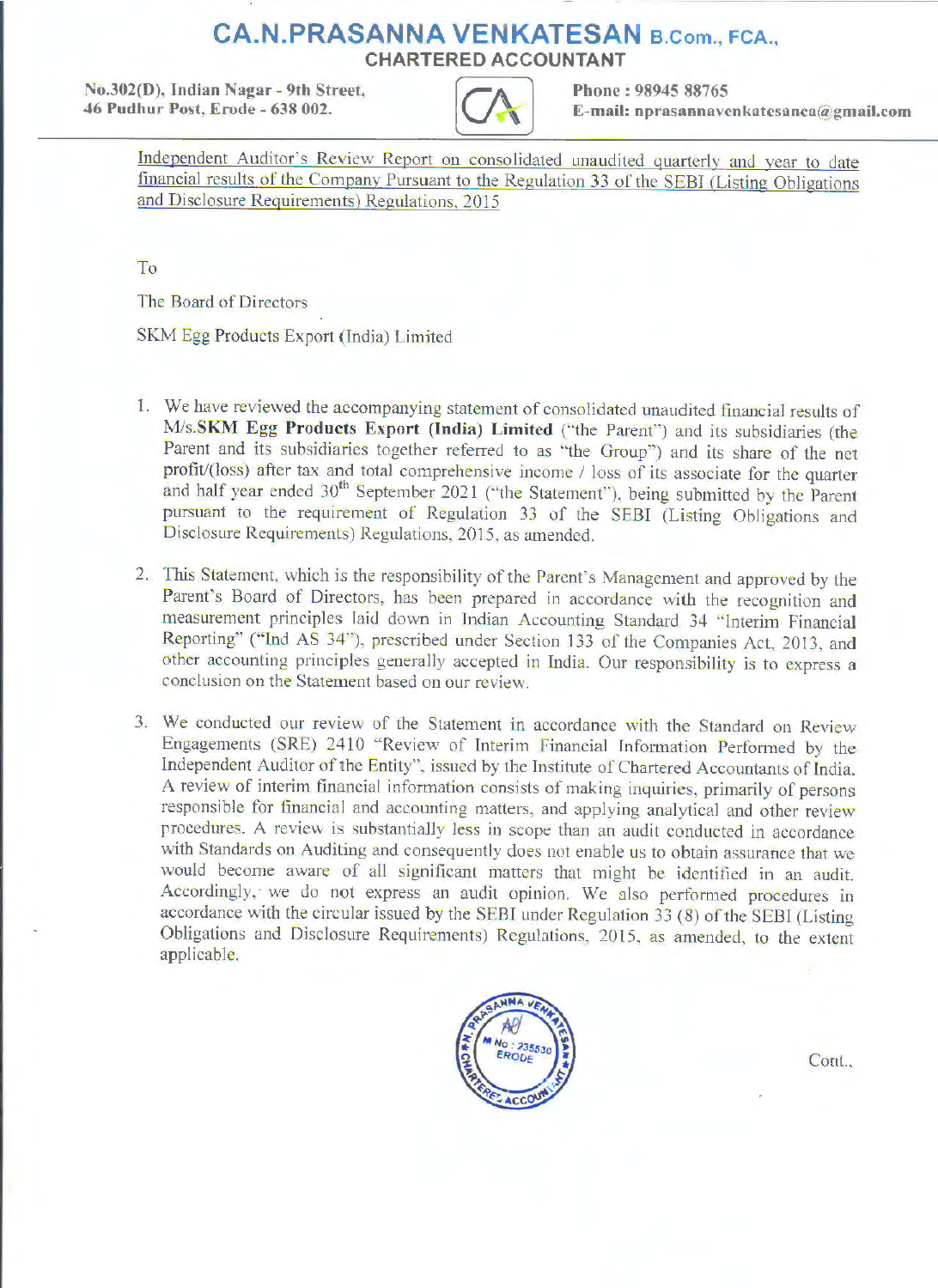- 4. The Statement includes the results of the following entities:
	- i) Subsidiary SKM Europe BV, Utrecht, The Netherlands
	- ii) Associate SKM Universal Marketing Company India Private Limited
- 5. Based on our review conducted and procedures performed as stated in paragraph 3 above and based on the consideration of the review reports of the other auditors referred to in paragraph 7 below, nothing has come to our attention that causes us to believe that the accompanying Statement, prepared in accordance with the recognition and measurement principles laid down in the aforesaid fndian Accounting Standard and other accounting principles generally accepted in India, has not disclosed the information required to be disclosed in terms of Regulation 33 of the SEBI (Listing Obligations and Disclosure Requirements) Regulations. 2015, as amended, including the manner in which it is to be disclosed, or that it contains any material misstatement.
- 6. The consolidated unaudited financial results includes the interim financial statements / financial information / financial results of 1 subsidiary which have not been reviewed, whose interim financial statements / financial information / financial results reflect total assets of Rs.5,42,37,721/- as at 30.09.2021 and total revenue of Rs.4,04,31,723/- & Rs.6,44,52,538/-, for the quarter ended  $30<sup>th</sup>$  September 2021 and for the period from 01.04.2021 to 30.09.2021 respectively and total net loss after tax of Rs.2,20,541/- for the quarter ended  $30<sup>th</sup>$  September 2021 & total net loss after tax of Rs.79,625/- for the period from 01.04.2021 to 30.09.2021 respectively, total comprehensive loss of Rs.8,00,140/- for the quarter ended  $30<sup>th</sup>$  September 2021 & total comprehensive loss of Rs.20,31.002 for the period from 01.04.2021 to 30.09.2021 respectively and cash outflows (net) of Rs.48,99,892/- for the quarter ended  $30<sup>th</sup>$ September 2021 & cash inflows (net) of Rs.85,69,982/- for the period from  $01.04.2021$  to 30.09.2021 respectively, as considered in the consolidated unaudited financial results. According to the information and explanations given to us by the Management, these interim financial statements / financial information / financial results are not material to the Group. Our conclusion on the Statement is not modified in respect of the above matters.
- 7. The consolidated unaudited financial results also includes the Group's share of net loss after tax of Rs.31,58,210/- & Rs.2928, 165/- and total comprehensive loss of Rs.31,58,210/- & Rs.29,28,165/- for the quarter ended  $30<sup>th</sup>$  September 2021 and for the period from 01.04.2021 to 30.09.2021 respectively, as considered in the consolidated unaudited financial results, in respect of 1 associate, whose interim financial statements / financial information / financial results have not been reviewed by us.



Cont.,